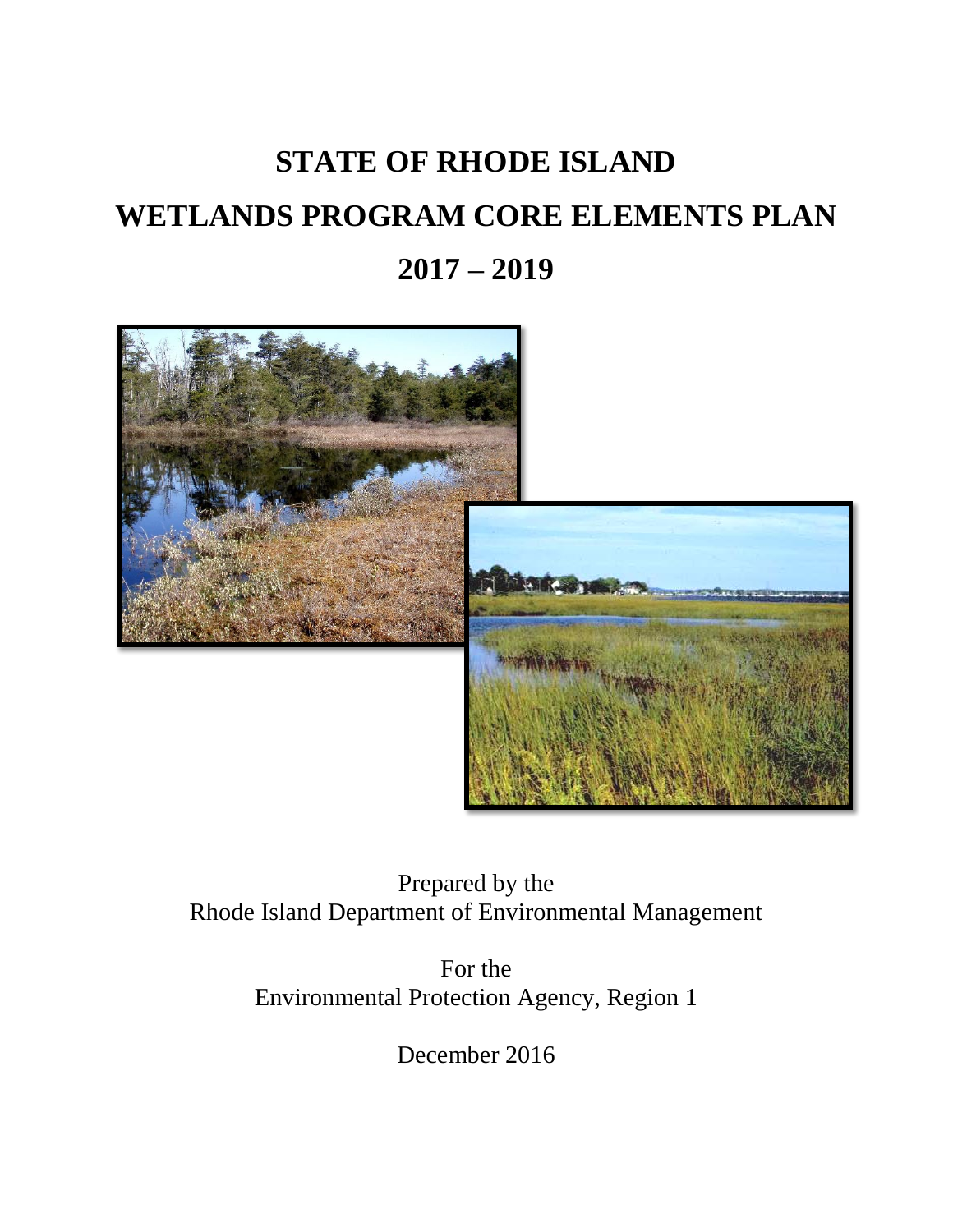For more information about this Plan contact:

Sue Kiernan, Deputy Chief Office of Water Resources Department of Environmental Management

Phone: 401-222-4700, ext. 7600 Email: [sue.kiernan@dem.ri.gov](mailto:sue.kiernan@dem.ri.gov)



Cover photographs by Shawna Smith (RIDEM) and Dr. Frank Golet (Former URI CELS) This page by Kate McPherson (RI DEM)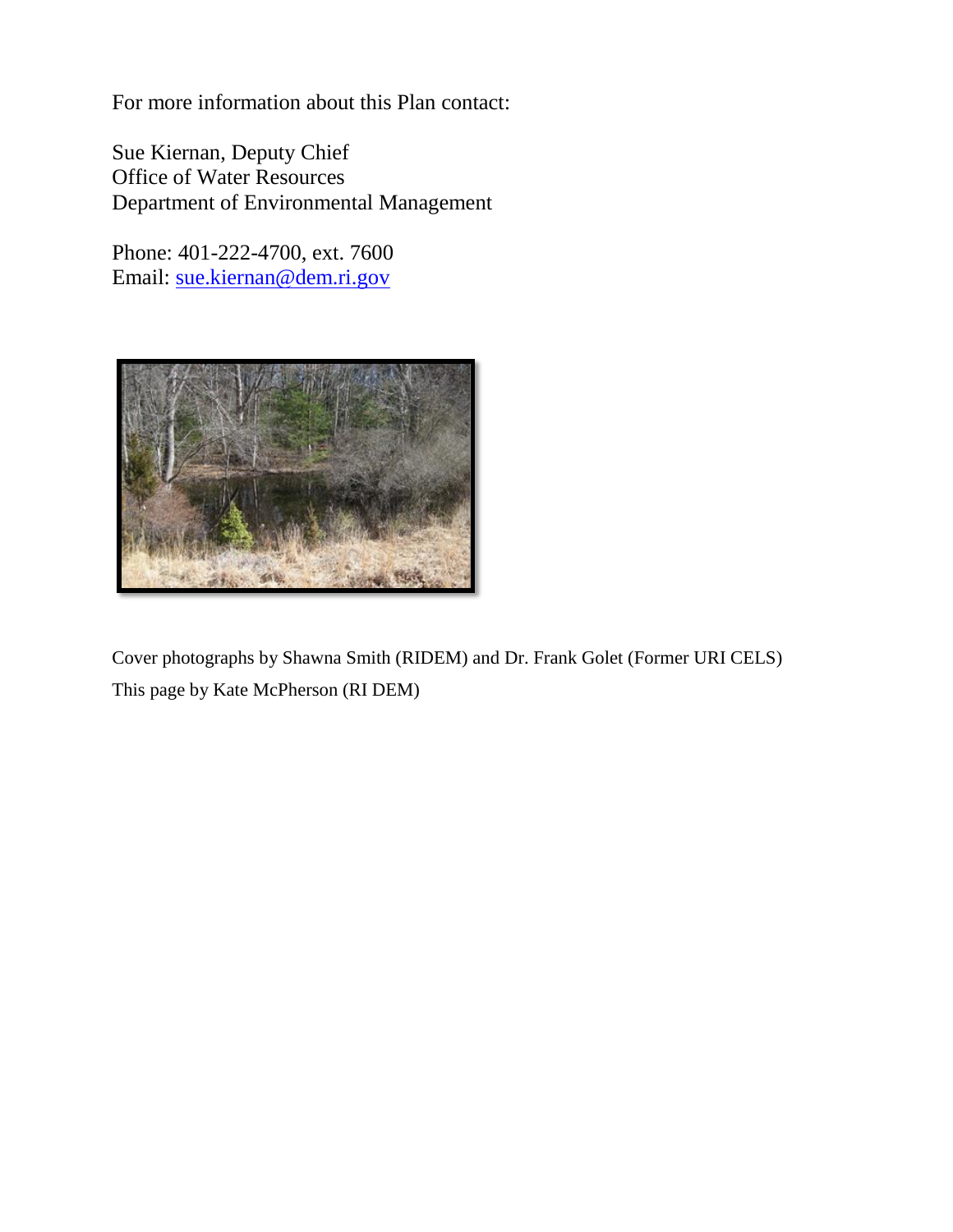## **CORE ELEMENT: Regulation**

Goal: Avoid and minimize alterations and losses of wetlands for protection of the important functions and values they provide and facilitate effective restoration. Conduct periodic reviews of wetland regulatory processes to identify opportunities for improving efficiency and effectiveness, including through data system improvements.

| Action 1: Develop and implement regulations to strengthen protection of freshwater wetlands, buffers<br>and floodplains. |                                                                                                                                                                                                                                            |              |          |      |
|--------------------------------------------------------------------------------------------------------------------------|--------------------------------------------------------------------------------------------------------------------------------------------------------------------------------------------------------------------------------------------|--------------|----------|------|
|                                                                                                                          | <b>Activities</b>                                                                                                                                                                                                                          | 2017         | 2018     | 2019 |
|                                                                                                                          | A. Develop draft regulations to implement statewide<br>standards for freshwater wetland buffers and setbacks in<br>accordance with revised state law.                                                                                      | X            |          |      |
|                                                                                                                          | B. Conduct a scientific literature review related to wetland<br>buffers.                                                                                                                                                                   | X            |          |      |
|                                                                                                                          | C. Coordinate stakeholder input process and public review of<br>draft freshwater wetland regulations.                                                                                                                                      | X            |          |      |
|                                                                                                                          | D. Promulgate revisions to freshwater wetland regulations.<br>Phase in implementation in accordance with the rules.                                                                                                                        | X            | $\times$ | X    |
|                                                                                                                          | E. Support implementation of new rules by developing and<br>distributing guidance and public outreach materials.<br>Update website content. Develop and conduct training for<br>target audiences including municipalities and consultants. | $\mathsf{X}$ | X        | X    |
|                                                                                                                          | F. Coordinate with the New England District Army Corps of<br>Engineers regarding reissuance of the RI General Permit.                                                                                                                      | X            |          |      |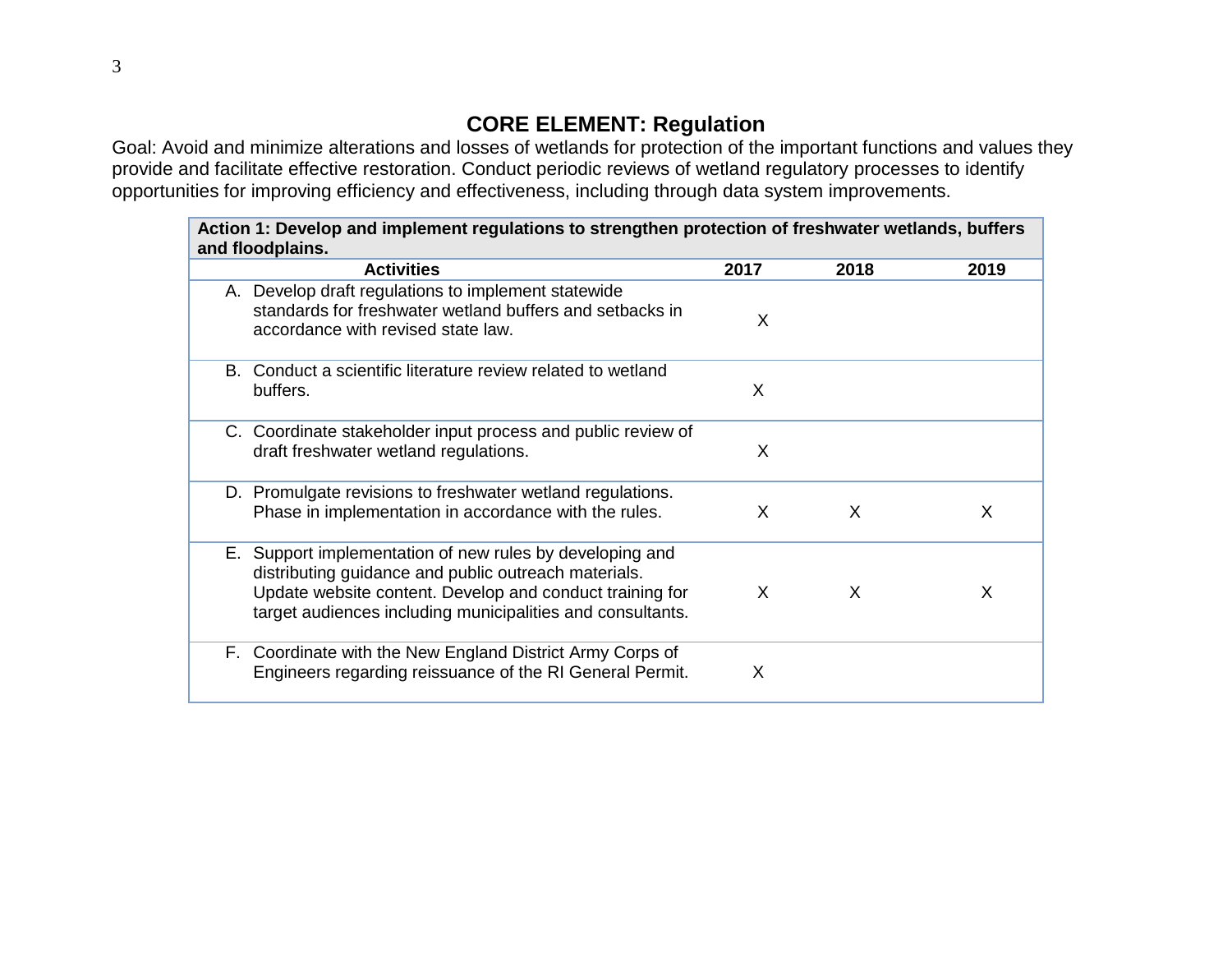| Action 2: Protect wetlands through improved management of stormwater |                                                                                                                                                                                                            |              |              |      |
|----------------------------------------------------------------------|------------------------------------------------------------------------------------------------------------------------------------------------------------------------------------------------------------|--------------|--------------|------|
|                                                                      | <b>Activities</b>                                                                                                                                                                                          | 2017         | 2018         | 2019 |
|                                                                      | A. Implement the Rhode Island Stormwater Design and<br>Installation Manual and Low Impact Development (LID)<br>w/ Coastal Resources Management Council (CRMC)<br>including integrating permitting reviews. | X            | X            | X    |
|                                                                      | B. Update and refine policies to support implementation of<br>the Stormwater Manual related to wetland permitting;<br>including evaluation of new information about BMPs<br>and BMP performance.           | X            | X            | X    |
|                                                                      | C. Update the Manual and promulgate stormwater related<br>regulations in order to comply with the creation of a<br>standardized code of Rhode Island regulations.                                          | X            | X            |      |
|                                                                      | D. Provide training on updated Erosion and Sedimentation<br><b>Control Handbook for RI</b>                                                                                                                 |              | X            | X    |
|                                                                      | E. Coordinate with RIDOT on prioritization, design and<br>implementation of stormwater projects including<br>retrofitting that will better protect wetlands                                                | X            | X            | X    |
| F.                                                                   | Implement process and customer service<br>improvements identified via LEAN and other reviews of<br>wetland permitting process.                                                                             |              |              |      |
|                                                                      |                                                                                                                                                                                                            | $\mathsf{X}$ | $\mathsf{X}$ | X    |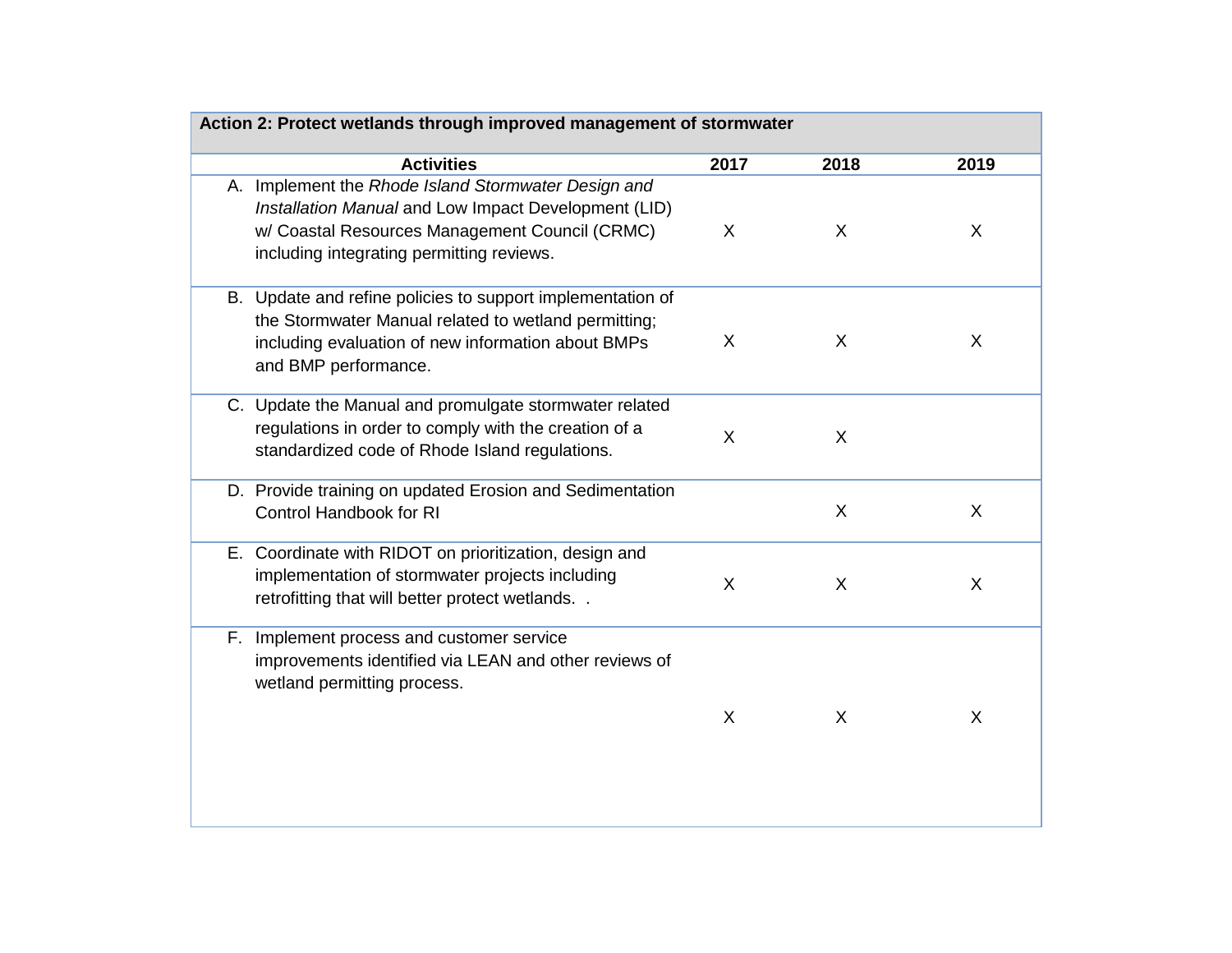| <b>Action 3: Improve Wetland Data Management</b>               |      |      |      |
|----------------------------------------------------------------|------|------|------|
| <b>Activities</b>                                              | 2017 | 2018 | 2019 |
| A. Improve capacity to share detailed information on           |      |      |      |
| wetland permits with local governments                         |      | X    | X    |
| B. Complete planning for migration of wetland permitting       |      |      |      |
| data system to new database/platform                           | X    | X    |      |
| C. Develop new wetland permitting data system and              |      |      |      |
| complete data migration to new platform. (Full                 |      |      | X    |
| implementation may require additional time.)                   |      | X    |      |
| D. Design and implement data management system                 |      |      |      |
| improvements to integrate wetland information with             |      |      |      |
| water resource information and expand access to                |      | X    | X    |
| information to targeted users                                  |      |      |      |
| Action 4: Modify regulations to facilitate wetland restoration |      |      |      |
| <b>Activities</b>                                              | 2017 | 2018 | 2019 |
| A. Convene working group and identify proposed                 |      |      |      |
| regulatory changes. Prioritize changes and draft and           |      |      | X    |
| promulgate revisions through rulemaking.                       |      |      |      |
|                                                                |      |      |      |

## **CORE ELEMENT: Monitoring and Assessment**

**Goal:** Assess the condition of the State's wetlands to understand the cumulative impacts of human activities on wetlands and to improve their protection and management. Continue to refine and apply wetland monitoring and assessment methodologies during the next three years building on projects previously completed.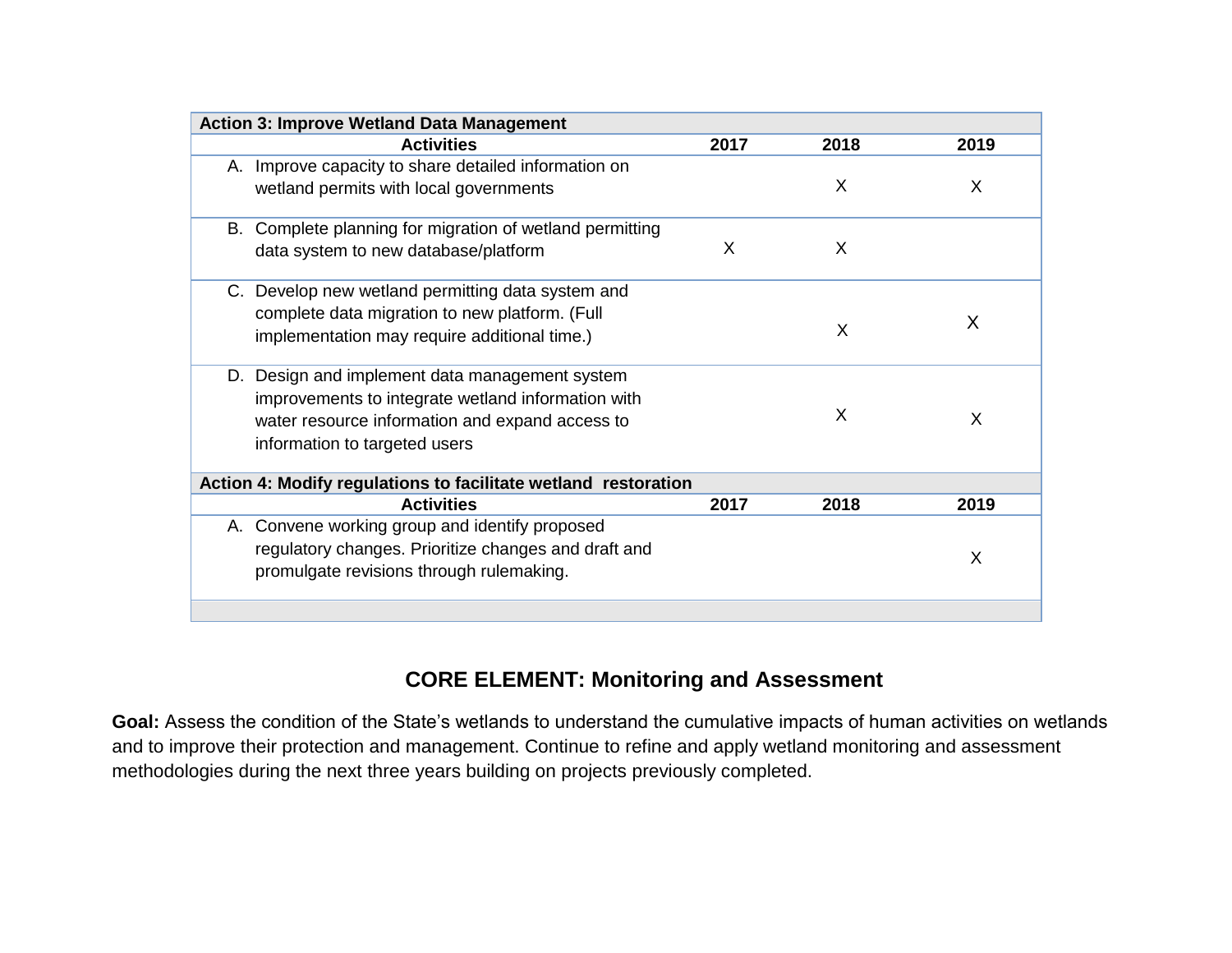| Action 1: Update the Rhode Island Wetland Monitoring and Assessment Plan (NEIWPCC & DEM 2006)    |         |      |      |
|--------------------------------------------------------------------------------------------------|---------|------|------|
| <b>Activities</b>                                                                                | 2017    | 2018 | 2019 |
| A. Finalize an update of the Freshwater                                                          |         |      |      |
| <b>Wetland Monitoring and Assessment Plan.</b>                                                   | $\sf X$ | X    |      |
| B. In the Plan update, consider climate change                                                   |         |      |      |
| and the impacts to freshwater wetlands that                                                      |         |      |      |
| may occur due to sea level rise, changes in                                                      | X       | X    |      |
| precipitation patterns, storm events, etc.                                                       |         |      |      |
|                                                                                                  |         |      |      |
| C. Investigate sustainable funding                                                               |         |      |      |
| mechanisms to support wetland monitoring.                                                        |         |      | X    |
| D. Coordinate efforts on wetland monitoring                                                      |         |      |      |
| and assessment with the Rhode Island                                                             | $\sf X$ |      | X    |
| <b>Environmental Monitoring Collaborative</b>                                                    |         | X    |      |
|                                                                                                  |         |      |      |
| E. Continue to participate in the New England                                                    | $\sf X$ | X    | X    |
| <b>Biological Assessment of Wetlands</b>                                                         |         |      |      |
| Workgroup (NEBAWWG)                                                                              |         |      |      |
| Action 2: Continue to develop and implement wetland monitoring and assessment tools and projects |         |      |      |
| consistent with the updated Rhode Island Wetland Monitoring and Assessment Plan                  |         |      |      |
| <b>Activities</b>                                                                                | 2017    | 2018 | 2019 |
| A. Continue to develop and promote the<br>consistent use of wetland indicators in                |         |      |      |
|                                                                                                  |         |      |      |
| collaboration with partners; e.g. RI                                                             | X       |      | X    |
| <b>Environmental Monitoring Collaborative,</b>                                                   |         |      |      |
| Initiative and Narragansett Bay Estuary                                                          |         |      |      |
| Program                                                                                          |         |      |      |
| B. Develop appropriate datasets on wetland                                                       |         |      |      |
| reference conditions and associated metrics                                                      |         |      | X    |
|                                                                                                  |         |      |      |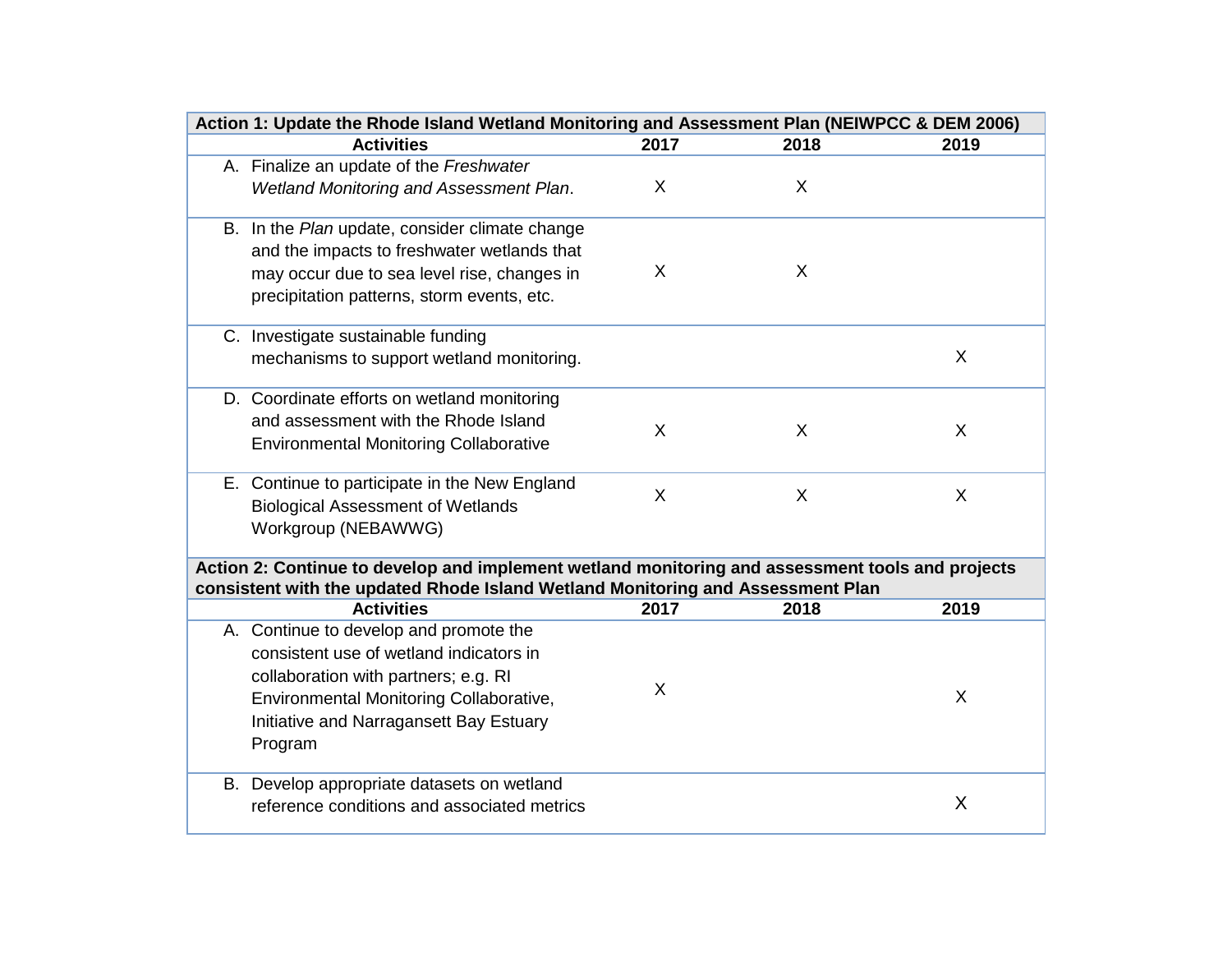| that support analysis and application of<br>wetland monitoring data.                                                                                                                                                                                                                              |   |   |   |
|---------------------------------------------------------------------------------------------------------------------------------------------------------------------------------------------------------------------------------------------------------------------------------------------------|---|---|---|
| C. Develop and implement field monitoring and<br>assessment projects for freshwater<br>wetlands, complete data entry, analyses<br>and reports. Current targets: high ecological<br>value wetlands, wetlands in proximity to<br>saltmarshes identified as vulnerable to sea<br>level rise by SLAMM | X | X | X |
| D. Refine tools to support application of<br>RIRAM and FQA across freshwater wetland<br>types; e.g. develop reference gradients.                                                                                                                                                                  |   |   | X |
| E. Refine, validate and implement saltmarsh<br>monitoring protocols on an expanded<br>number of saltmarshes to build a baseline<br>data and support tracking of changes over<br>time.                                                                                                             | X | X | X |
| F. Use LiDAR and new aerial imagery to<br>identify potential vernal pools. Develop and<br>apply approach in regions where mapping<br>has not yet been completed.                                                                                                                                  |   | X | X |
| G. Prepare Status and Trends report                                                                                                                                                                                                                                                               |   | X | X |
|                                                                                                                                                                                                                                                                                                   |   |   |   |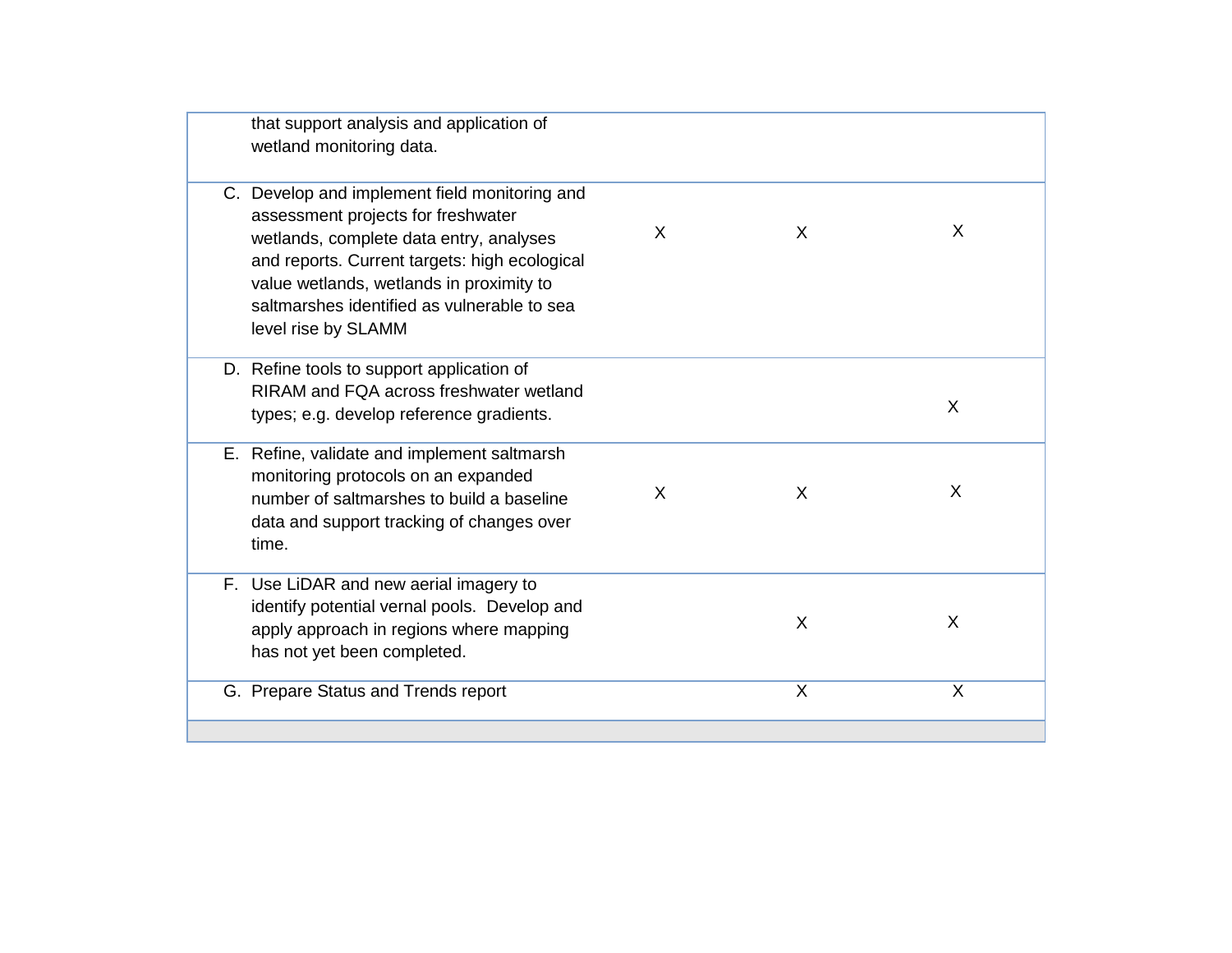## **CORE ELEMENT: Restoration and Protection**

Goal: Restore the quantity and quality of wetlands and their functions and values. Develop and implement freshwater wetland and saltmarsh restoration strategies to prioritize and facilitate voluntary restoration actions. Collaborate with partners to build capacity for wetland restoration activities.

Goal: Prevent degradation of wetland functions and values. Ensure non-regulatory wetland protection strategies are integrated into state and local (watershed) plans. Coordinate on outreach and technical assistance provided to communities to promote wetland protection.

| Action 1: Integrate wetland protection and restoration into watershed-based planning                                                                                                                                                                       |      |      |      |  |
|------------------------------------------------------------------------------------------------------------------------------------------------------------------------------------------------------------------------------------------------------------|------|------|------|--|
| <b>Activities</b>                                                                                                                                                                                                                                          | 2017 | 2018 | 2019 |  |
| A. Develop statewide wetland restoration<br>strategies to provide frameworks for<br>prioritizing restoration actions (freshwater<br>and coastal)                                                                                                           | X    | X    |      |  |
| Integrate wetland protection strategies<br>В.<br>and actions into watershed based plans<br>being developed by OWR surface water<br>programs. Current target watersheds:<br>Narrow River, Wood - Pawcatuck,<br>Aquidneck Island reservoirs, Nonquit<br>Pond | X    | X    | X    |  |
| C. Share pertinent wetland information with<br>local communities; e.g. vernal pool data,<br>monitoring data, etc.                                                                                                                                          | X    | X    | X    |  |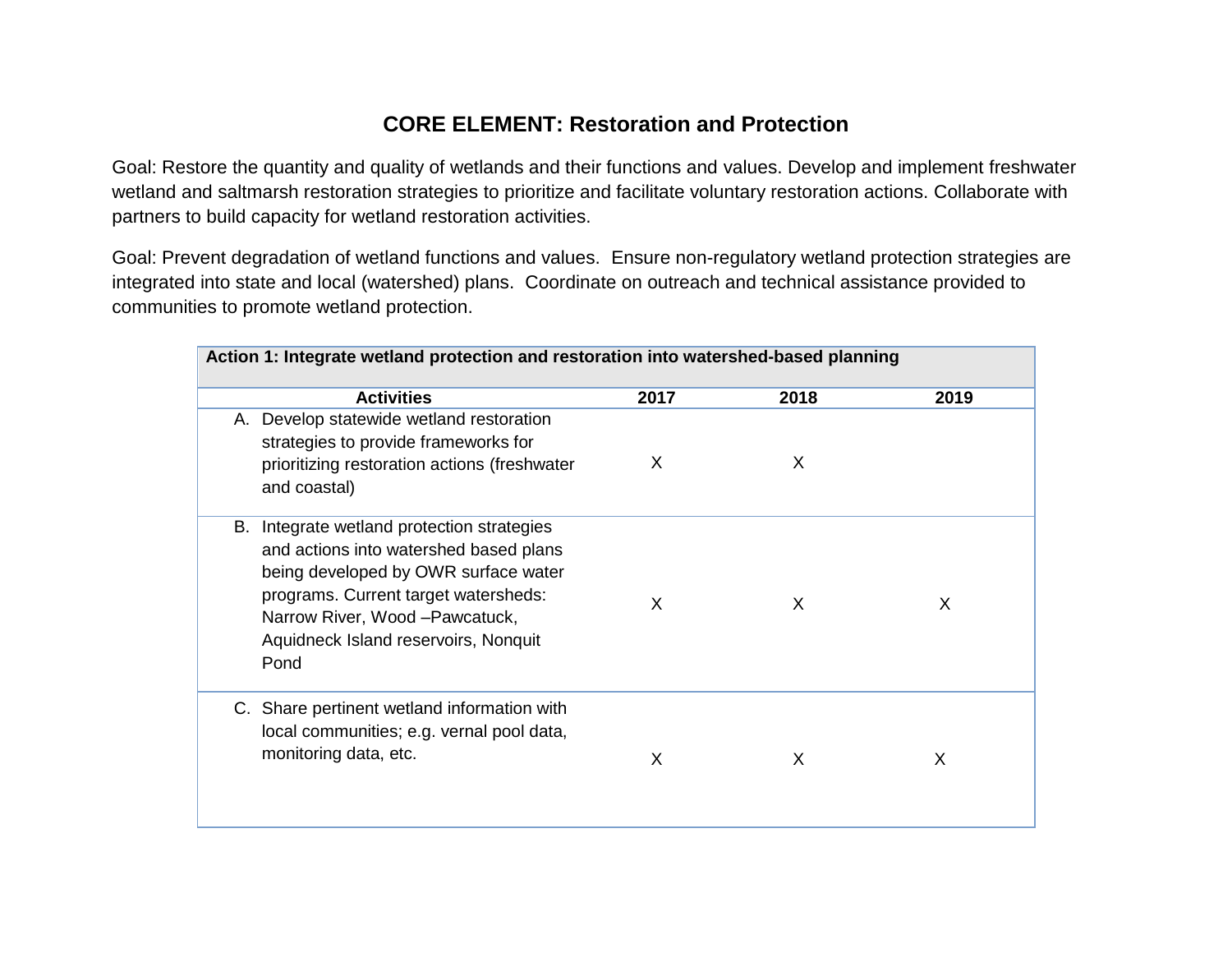| Action 2: Enhance Wetland Data Systems Capabilities to Report Key Metrics |                                                                                                                                                                                             |      |      |      |  |
|---------------------------------------------------------------------------|---------------------------------------------------------------------------------------------------------------------------------------------------------------------------------------------|------|------|------|--|
|                                                                           | <b>Activities</b>                                                                                                                                                                           | 2017 | 2018 | 2019 |  |
|                                                                           | A. Track and report data on completed<br>wetland restoration projects and activities<br>(in collaboration with NBEP)                                                                        | X    | X    | X    |  |
|                                                                           | B. Develop and implement an improved<br>means to automate the reporting of<br>wetland habitat restoration outcomes                                                                          |      | X    | X    |  |
|                                                                           | C. Develop and implement an improved<br>means to report on acreage of wetlands<br>and adjacent buffers that are permanently<br>conserved through acquisition.                               |      | X    | X    |  |
|                                                                           | Action 3: Promote adoption of local strategies and voluntary actions to protect wetlands                                                                                                    |      |      |      |  |
|                                                                           | <b>Activities</b>                                                                                                                                                                           | 2017 | 2018 | 2019 |  |
|                                                                           | A. Coordinate with DEM Division of Fish and<br>Wildlife on outreach and technical assistance<br>to communities on topics involving protection<br>of aquatic habitats, including wetlands. * |      | X    | X    |  |
|                                                                           | B. Provide access to data and information to<br>support open space acquisition planning<br>that protects wetland habitats of high<br>ecological value (includes vernal pools).              |      | X    | X    |  |
|                                                                           | C. Devise and implement adaptation strategies<br>for freshwater wetlands in the coastal region<br>identified as vulnerable to climate change via<br>SLAMM (sea level rise.)                 |      |      | X    |  |